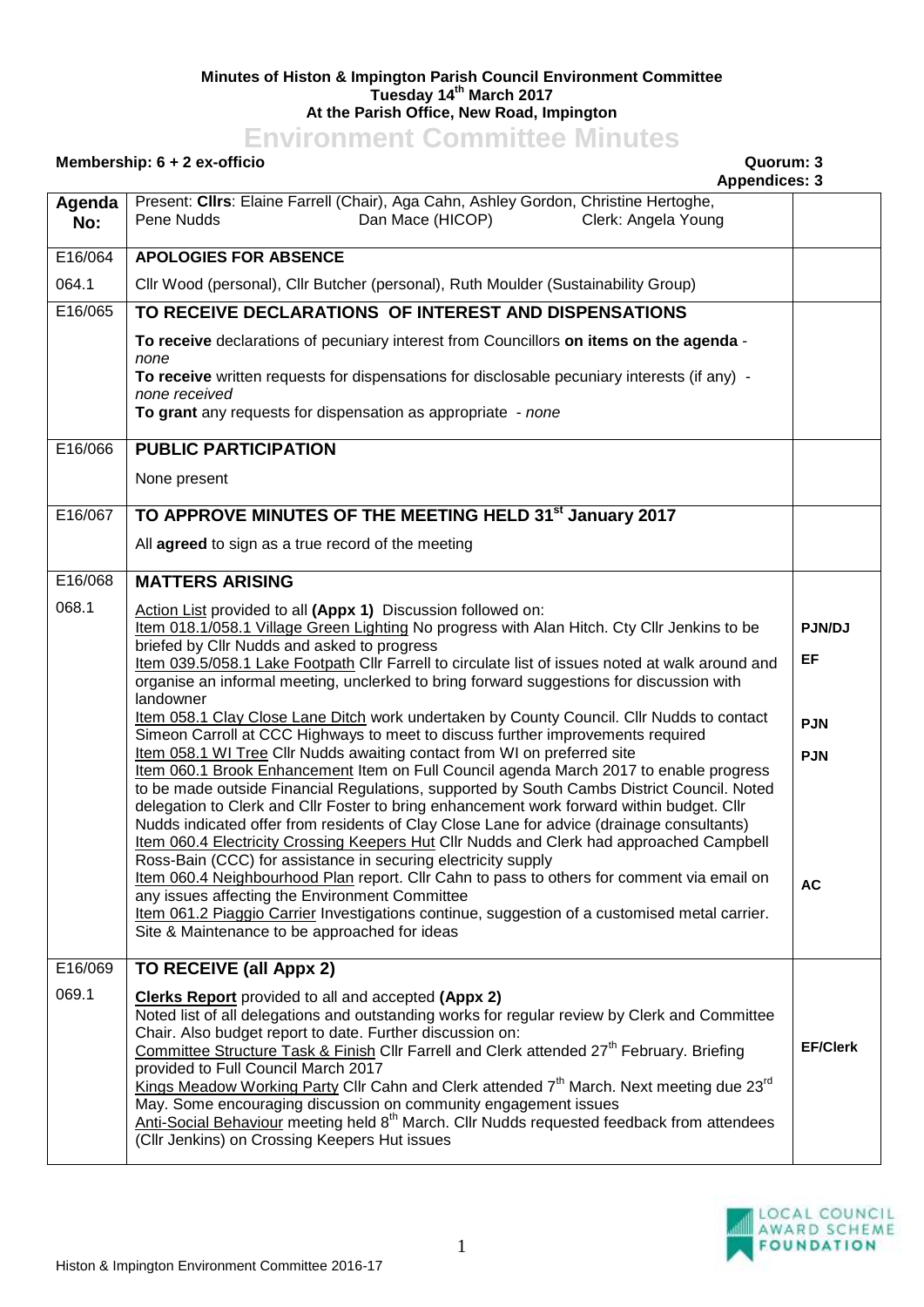| 069.2   | BT Phone Box noted welding work completed. Cllrs Farrell and Nudds to meet 16 <sup>th</sup> March to<br>look at refurbishment options<br>Emergency Works Storm Doris, cost £550. Official thanks voiced to Chelsea O'Brien and<br>Trevor Smith for work on reporting and dealing with Health & Safety issues (report provided to<br>all). Noted actions taken to be structured to form an emergency plan for future storm events<br>Artisan Markets as previously agreed trial to start monthly markets on Village Green 1 <sup>st</sup> April<br>2017. Clerk to meet organiser to finalise details. Cllr Nudds content to be involved if required<br>by organiser. Discussion on diversity and uniqueness, plus possible future venues if continues<br>to be successful<br>Trees & Allotment Report including report on "Storm Doris" 23 <sup>rd</sup> February 2017. Noted<br>as part of Clerks Report. Additional issues raised:<br>CCC Trees Cllr Nudds to provide email listing areas visited/discussed and agreements<br>➤<br>made. Cllr Nudds to write a website article outlining up-coming works planned by County<br>Council<br>Storm Doris Cllr Nudds to advise office of any further emergency works required e.g. at<br>≻<br>allotment sites<br>Surveys Required Cllr Nudds to review and list any works required. 2017-18 Budgets<br>➤<br>SCDC Permission Application received for 10 Pease Way, Histon<br>➤<br>Spire Hospital, New Road Cllr Nudds had reported to Asst Clerk on tree works issues on<br>⋗ | <b>EF/PJN</b><br><b>PJN</b><br><b>PJN</b><br><b>PJN</b> |  |  |
|---------|---------------------------------------------------------------------------------------------------------------------------------------------------------------------------------------------------------------------------------------------------------------------------------------------------------------------------------------------------------------------------------------------------------------------------------------------------------------------------------------------------------------------------------------------------------------------------------------------------------------------------------------------------------------------------------------------------------------------------------------------------------------------------------------------------------------------------------------------------------------------------------------------------------------------------------------------------------------------------------------------------------------------------------------------------------------------------------------------------------------------------------------------------------------------------------------------------------------------------------------------------------------------------------------------------------------------------------------------------------------------------------------------------------------------------------------------------------------------------------------------------------------------------|---------------------------------------------------------|--|--|
| 069.3   | site<br>Sustainability Working Party Report Ruth Moulder unable to attend. Noted Repair Café held<br>4 <sup>th</sup> March., Food Festival planned September/October. Committee enquired how to find out                                                                                                                                                                                                                                                                                                                                                                                                                                                                                                                                                                                                                                                                                                                                                                                                                                                                                                                                                                                                                                                                                                                                                                                                                                                                                                                  |                                                         |  |  |
| 069.4   | about the groups work on hedgehog care. Clerk to contact Ruth Moulder<br><b>HICOP Report Dan Mace reported on:</b><br>Noticeboard frame in place (A14 grant). Feast grant application for insert made<br>➤<br>Apple tree pruning complete, except for Burial ground, to follow shortly<br>➤<br>Wassailing event held, 80 attendees<br>➤<br>Junior School children had assisted in planting 5 trees at school<br>➤<br>Grafting tutorial to be held 9 <sup>th</sup> April<br>➤<br>Orchard to participate in Open Gardens event 11 <sup>th</sup> June<br>$\blacktriangleright$<br>RSPB Feast Event 1 <sup>st</sup> or 8 <sup>th</sup> July<br>➤<br>Tree guards to be replaced with posts over next 3 months<br>$\blacktriangleright$<br>'Grasscrete'-like surface, grant application made<br>$\blacktriangleright$<br>Suggestions for circular seat and bike racks outside orchard entrance. Insurance, legal<br>➤<br>and liability issues need to be considered by Parish Council                                                                                                                                                                                                                                                                                                                                                                                                                                                                                                                                           |                                                         |  |  |
| E16/070 | <b>OTHER MATTERS</b>                                                                                                                                                                                                                                                                                                                                                                                                                                                                                                                                                                                                                                                                                                                                                                                                                                                                                                                                                                                                                                                                                                                                                                                                                                                                                                                                                                                                                                                                                                      |                                                         |  |  |
| 070.1   | Manorial Waste - Proposals to use as Market Area Full discussion on idea put forward:<br>➤<br>Surface ideas<br>Resultant improvements to "tired" area<br>➤<br>➤<br>More welcoming appearance<br>Permanent stall pitches<br>$\blacktriangleright$<br>The need to prioritise project already running e.g. glaze pavilion<br>≻<br>Agreed to note for aspirations list, but revisit once all had visited Manorial Waste to discuss<br>and come back with a firm proposal                                                                                                                                                                                                                                                                                                                                                                                                                                                                                                                                                                                                                                                                                                                                                                                                                                                                                                                                                                                                                                                      | <b>Future</b><br>agenda                                 |  |  |
| 070.2   | Dog Bins/Signs to be reviewed as part of 070.3 (Street Furniture Review). Noted dog bin in<br>Pages Close now cleared of brambles by resident                                                                                                                                                                                                                                                                                                                                                                                                                                                                                                                                                                                                                                                                                                                                                                                                                                                                                                                                                                                                                                                                                                                                                                                                                                                                                                                                                                             |                                                         |  |  |
| 070.3   | Street Furniture Report Cllr Wood undertaking villages wide review, next agenda. Noted<br><b>Next</b><br>suggestion of bench outside Baptist Church bus stop. Cllr Farrell to follow up with Church.<br>agenda<br>General option that Parish Council should only use land owned by the Council                                                                                                                                                                                                                                                                                                                                                                                                                                                                                                                                                                                                                                                                                                                                                                                                                                                                                                                                                                                                                                                                                                                                                                                                                            |                                                         |  |  |
| 070.4   | <b>Playing Out Project</b> administrative support by administering grant funding agreed for scheme<br>in South Road. On hold at present, with organisers. Committee members spoke in favour of<br>the scheme generally, which enabled regular road closure for children to play outside more<br>safely                                                                                                                                                                                                                                                                                                                                                                                                                                                                                                                                                                                                                                                                                                                                                                                                                                                                                                                                                                                                                                                                                                                                                                                                                    |                                                         |  |  |
| 070.5   | <b>Public Art Working Party noted 9th February provided to all. Discussion on:</b><br>Glazed Pavilion Cllr Nudds to provide complete file on Planning Application work. Clerk to<br>➤<br>then chase for update. Cllr Nudds to inspect pavilion in store and draw up inventory.<br>Realistic aim remains for erection by first week in July<br>Tithe Barn Aisle Post further financial pledge received from Village Society<br>➤<br><b>Quacky Races</b> and on-going proposals by Alison Turnbull and Bridget Cusack. Proposal<br>≻<br>paper provided (Appx 3) indicating budget requirements between £10k (minimum) - £17k.                                                                                                                                                                                                                                                                                                                                                                                                                                                                                                                                                                                                                                                                                                                                                                                                                                                                                               | <b>PJN</b>                                              |  |  |